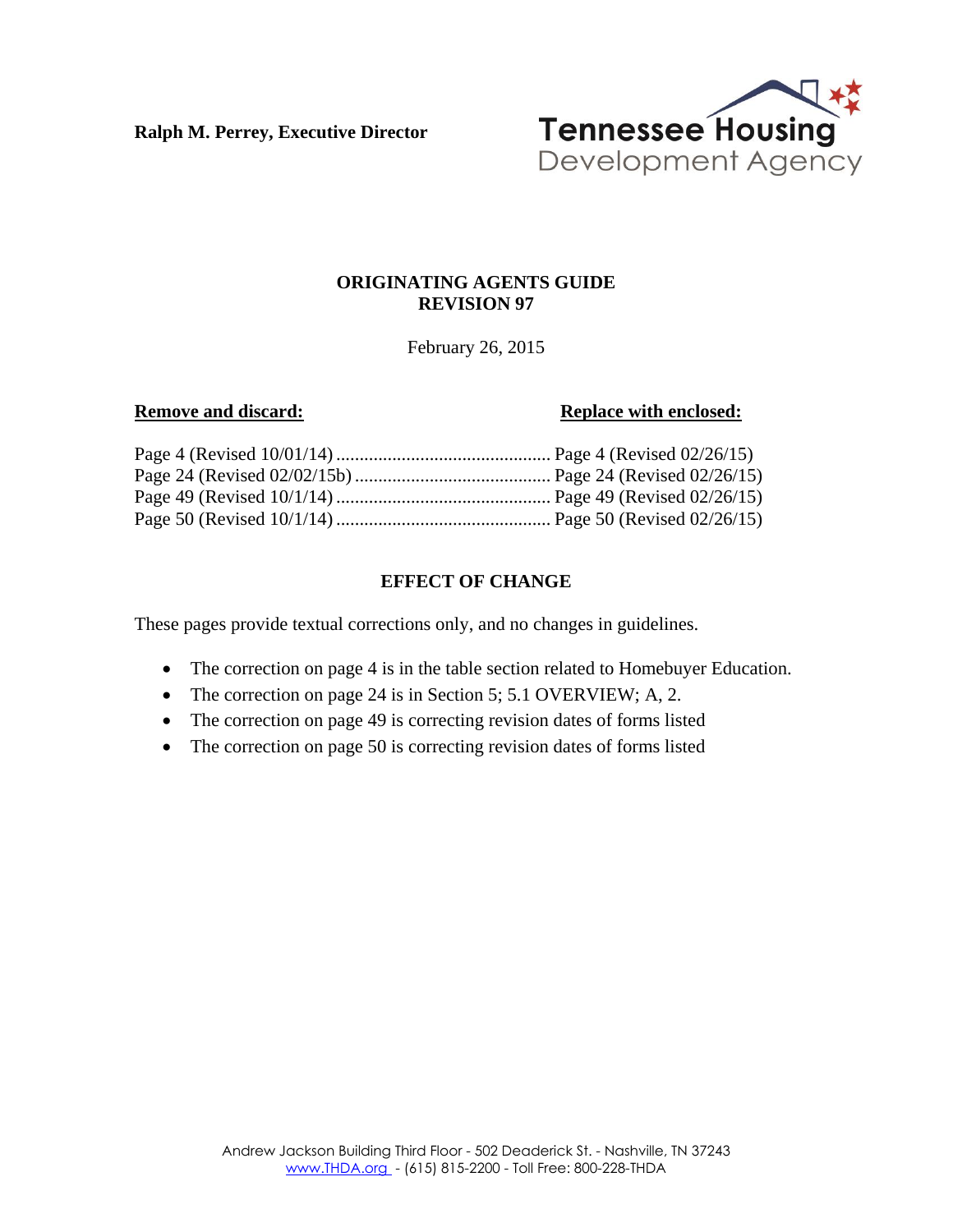## **B. Great Choice Plus: Down Payment/Closing Cost Assistance Loan**

This loan offers down payment and closing cost assistance to first-time homebuyers at no interest but secured by a second deed of trust. This loan is available only with the THDA Great Choice first mortgage loan. The Great Choice Plus loan is a 0% interest rate, deferred payment, forgiveable second lien. The second mortgage loan is forgiven from year 11 through year 15 at 20% per year.

| <b>Eligible Borrower</b>        | Homebuyer obtaining THDA Great Choice Loan                                                                                                                                                                                                                                                                             |
|---------------------------------|------------------------------------------------------------------------------------------------------------------------------------------------------------------------------------------------------------------------------------------------------------------------------------------------------------------------|
| <b>Maximum Household Income</b> | THDA Great Choice Program Limits apply                                                                                                                                                                                                                                                                                 |
| <b>Maximum Loan Amount</b>      | Up to 4% of Purchase Price                                                                                                                                                                                                                                                                                             |
| <b>Interest Rate</b>            | 0%                                                                                                                                                                                                                                                                                                                     |
| <b>Loan Term</b>                | 15 year deferred, forgiveable                                                                                                                                                                                                                                                                                          |
| <b>Underwriting Criteria</b>    | Borrowers must have 620 minimum credit score.<br>Must meet all other THDA Underwriting<br>Guidelines. Manual underwriting allowed per<br>THDA guide.                                                                                                                                                                   |
| <b>Pre-Payment</b>              | The Great Choice Plus loan is due in full upon 1 <sup>st</sup> mortgage<br>payoff, assumption, or refinance prior to year 11. From year 11<br>through year 15, the loan is forgiven at 20% per year. No pre-<br>payment penalty. No assumption of Great Choice Plus allowed,<br>with the exception of a VA assumption. |
| <b>Allowable Fees</b>           | Normal and customary $2nd$ mortgage fees                                                                                                                                                                                                                                                                               |
| <b>Closing Documents</b>        | Great Choice Plus Note and Deed of Trust in the name of THDA                                                                                                                                                                                                                                                           |
| <b>Homebuyer Education</b>      | Required prior to closing on THDA Great Choice Plus<br>and Homeownership for the Brave Loans                                                                                                                                                                                                                           |
| <b>Servicing</b>                | No monthly second mortgage payment is collected.                                                                                                                                                                                                                                                                       |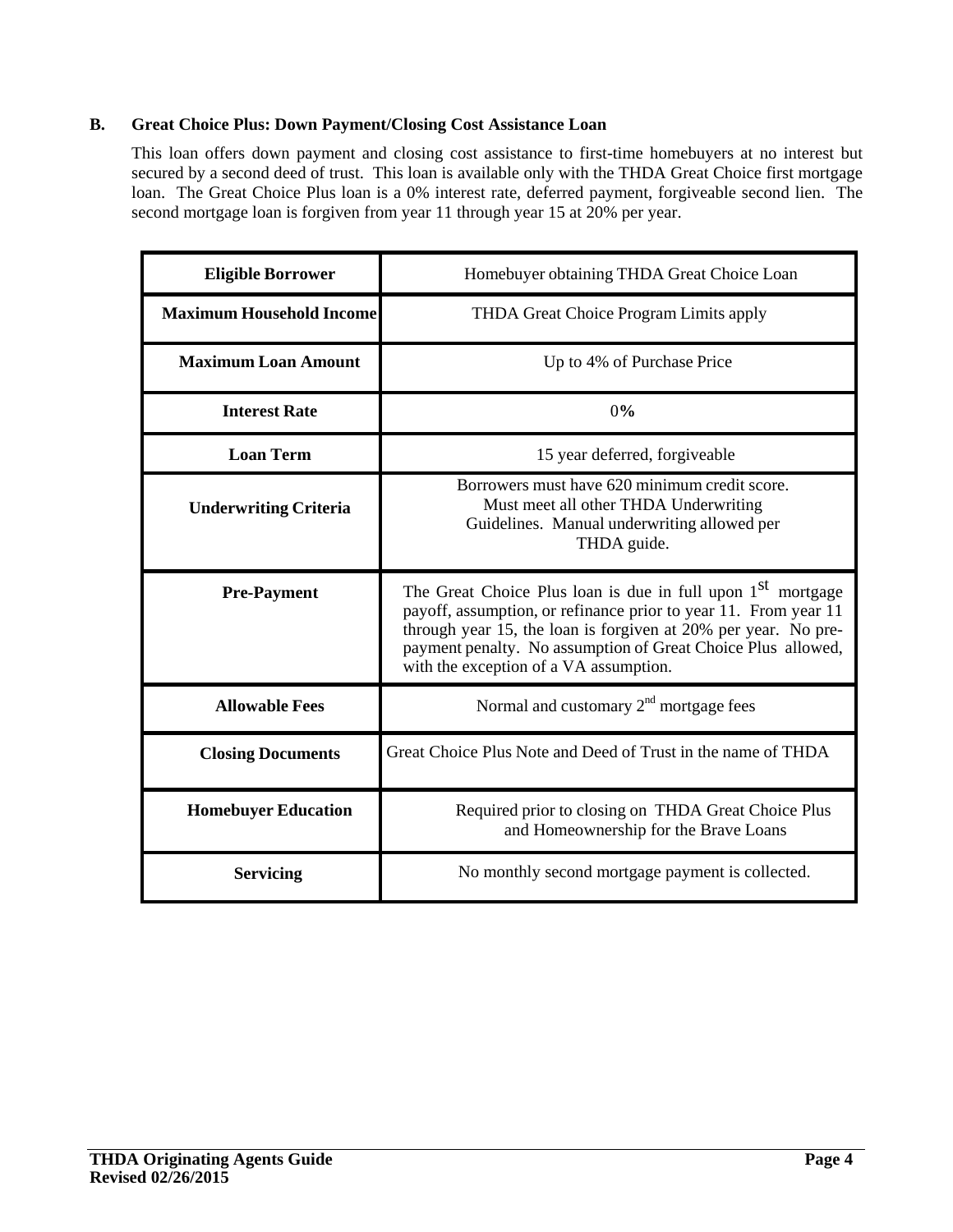## **5.1 OVERVIEW**

## **A. Disclosures**

1. Great Choice

Originating agents are required to provide all disclosures that comply with all federal and state laws and/or regulations. These include, without limitation, signed and dated copies of good faith estimates, Reg. Z or Truth in Lending, Tennessee Residential Property Condition Disclosure and transfer of servicing disclosures.

2. Great Choice Plus

Originating agents will provide all disclosures that comply with all federal and state laws and/or regulations.

## **B. Underwriting Guidelines, Debt Ratios, Credit Scores, Compensating Factors**

Eligible applicants must meet credit underwriting standards of the relevant insuring program, as evidenced by the approval of a Direct Endorsement underwriter or the insurer, program accepted, underwriting software, i.e. Loan Prospector (LP), Desktop Underwriter (DU). LP or DU acceptance must also be signed by the Originating Agent underwriter or processor verifying the accuracy of information or data required to receive approval.

All loan submissions with a borrower(s) credit score (middle score or lowest score if only two scores) below 620 will not be eligible for THDA funding. THDA will accept loans with the following decision responses which shall meet the following THDA requirements:

- 1. Approve/Eligible: Maximum debt ratio of 45% and a minimum credit score of 620.
- 2. Refer/Eligible due to "no score" only: Loans must be manually underwritten using non tradiitonal credit guidelines in accordance with FHA guidelines, maximum debt ratio of 45%.
- 3. Refer/Eligible: Loans must be manually underwritten, maximum debt ratio of 43%, minimum credit score of 620, and must meet two of the three THDA overlays listed below.
	- The borrower must have a verified rental history. Verification of rental (VOR) is acceptable if borrower is renting from a commercial management company; or 12 months canceled checks/bank verification if borrower is renting from a private landlord.
	- One month PITI in reserves. This cannot be a gift.
	- A two year job history with a minimum of 12 months at current employer.
- 4. Approve/Ineligible: As it refers to the HUD REO \$100.00 down payment program only, maximum debt ratio of 45% and minimum credit score of 620.

All THDA loan application packages will be required to include a copy of the completed FHA Loan Underwriting and Transmittal Summary or Loan Analysis signed by an authorized program endorsed underwriter of the Originating Agent, or correspondent underwriting agent. (See Section 6.2. K)

Any closed loan subsequently determined to be ineligible for program insurance due to noncompliance with that program's credit underwriting guidelines will be ineligible for THDA funding and subject to repurchase without exception.

## **C. Homebuyer Education**

Great Choice Plus and Homeownership for the Brave borrowers are required to obtain pre-purchase education and counseling provided by a certified THDA counselor at one of the approved agencies listed on THDA's website at www.thda.org. This course is an eight hour face to face training session which usually combines a 6-7 hour group class with an hour of individual one-on-one counseling.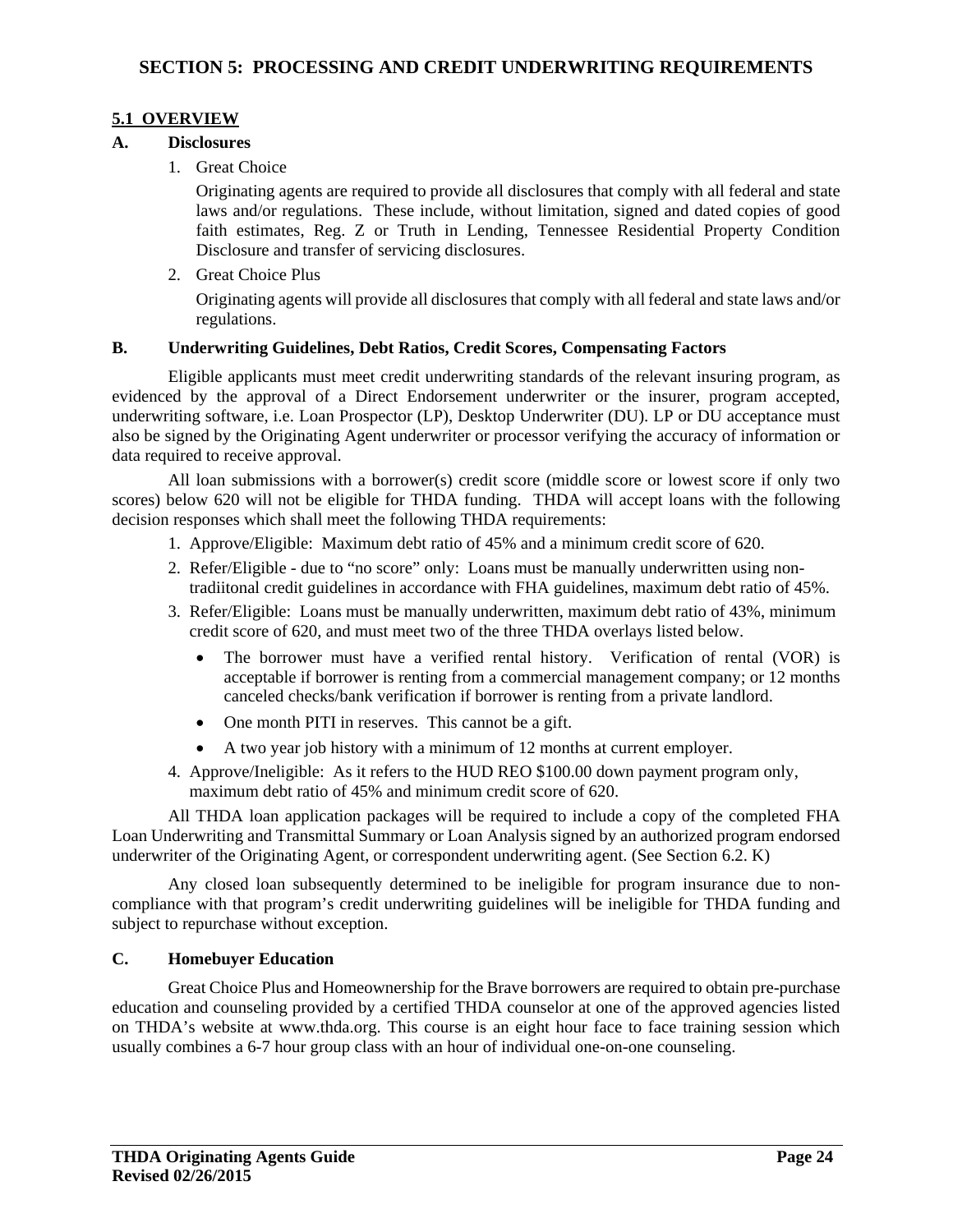## **SECTION 9: THDA FORMS AND INSTRUCTIONS**

As a result of Tax Code requirements, THDA must require certain forms. Application files or closed loan packages that do not contain fully executed THDA forms, as required, will not be accepted by THDA. These forms must be included in THDA application files and in THDA closed loan packages as indicated in this Guide. THDA forms are in addition to the typical forms utilized in the mortgage industry. These forms are to be considered part of this Guide.

THDA forms may not be altered.

THDA forms may not be distributed to a lender who is not an Originating Agent or to any other unauthorized individual or entity.

Detailed instructions for completion of each THDA form follows in the order that they are typically encountered in the lending process:

Application Affidavit HO-0450 (03/11) Veteran Exemption Application Affidavit HO-0460 (02/07) Notice to Applicants Federal Recapture Requirements HO-0448 (09/99) Seller Affidavit HO-0451 (09/99) Application for Assistance HO-0573 (10/14) Online Homeownership Education Borrower Information HBEO-100 (06/13) Online Homeownership Education Request HBEO-200 (06/13) Buyer Profile HO-0439 (02/15) Underwriting Submission Checklist HO-0549 (02/15) Affidavit of Affixation HO-0453 (12/06) Legally Enforceable Obligation Letter HO-0476 (10/14) Closed Loan Submission Checklist HO-0541 (11/13) THDA Rider HO-0440 (08/03) Request for Loan Purchase with Acknowledgement and Certification HO-0444 (10/14) Disclosure of Loan Terms for Great Choice Plus Second Mortgage Loan HO-0573 (10/14)

## **APPLICATION AFFIDAVIT HO-0450 (03/11)**

## **VETERAN EXEMPTION APPLICATION AFFIDAVIT HO-0460 (02/07) (If Applicable)**

The Application Affidavit or Veteran Exemption Application Affidavit (if applicable Application Affidavit must be executed by each applicant and non-qualifying spouse. The household income figure to be provided in item #4 is the maximum allowable income for the size of the applicant's household and location of property. The acquisition cost figure for Great Choice is to be provided in item #5 is the maximum THDA acquisition cost for the county in which the property is located. The original Application Affidavit or Veteran Exemption Application Affidavit is required by THDA. All changes or whiteouts must be initialed by the Applicant(s).

Each Application Affidavit or Veteran Exemption Application Affidavit, must be executed and notarized within the State of Tennessee; however, in rare circumstances, an Application Affidavit or Veteran Exemption Application Affidavit may be executed and notarized outside the State of Tennessee, such as when a person is a member of the armed forces, is stationed outside the state and is unable to be present while the application is being processed.

#### **NOTICE TO APPLICANTS FEDERAL RECAPTURE REQUIREMENTS HO-0448 (09/99)**

This form is mandatory for all THDA loan applications. The Applicant and all Co-Applicants must sign and date the form at the time of application. Provide a copy to the Applicant. Enclose the original signed and dated form in the application file when submitted for THDA underwriting.